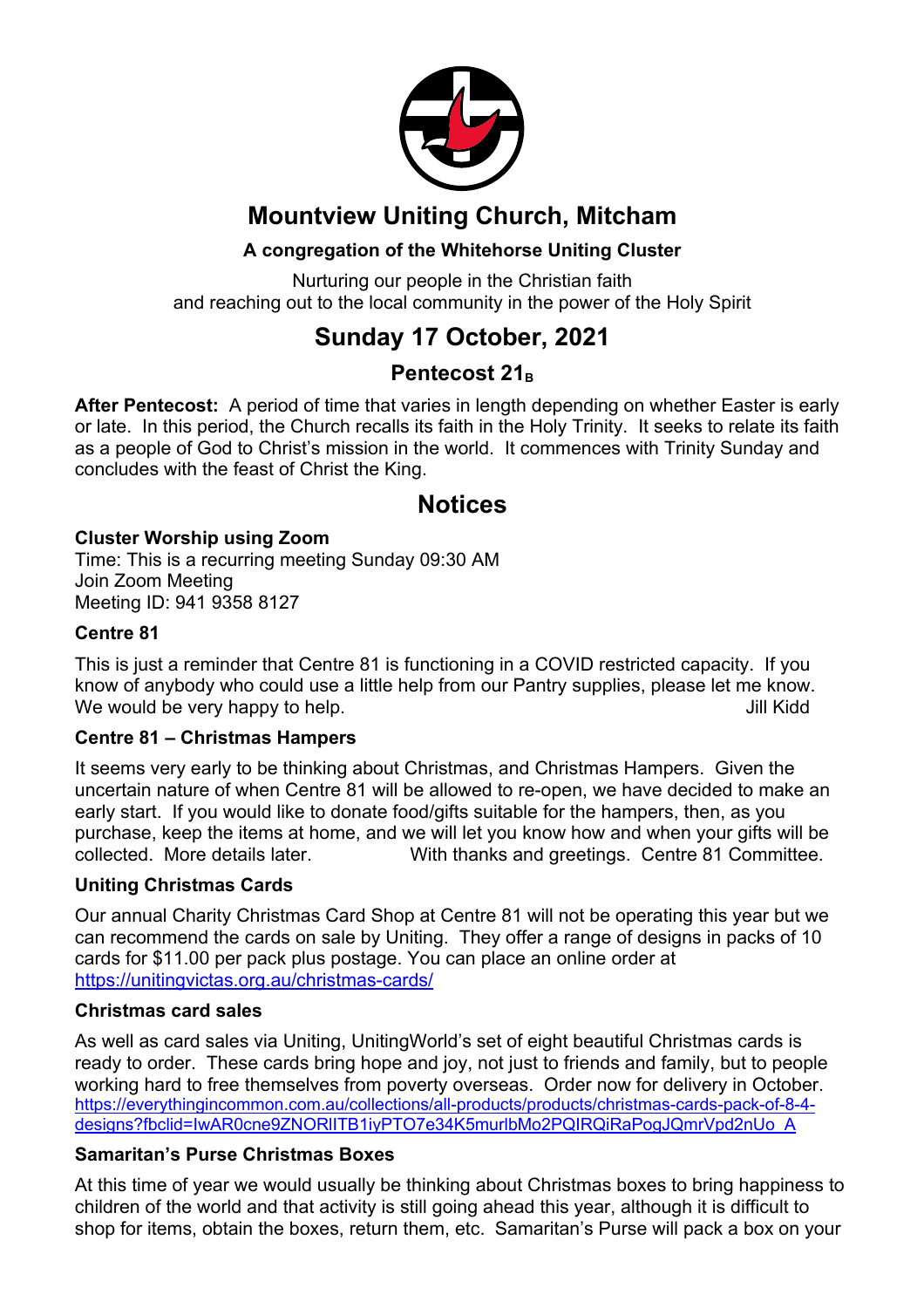behalf for approximately \$30 and see that it is delivered to a child in need. This can be arranged via their website:

https://samaritanspurse.org.au/what-we-do/operation-christmas-child/

For those who are unable to donate online and wish to help, you could ring me to make an arrangement to suit you. We're unable to take the boxes to collection points at present, but if you have items for them and we emerge from lockdown, I can pick them up from you. If you have any questions, please contact Margaret Swain. Thank you for your interest.

#### **Tech Share and Learn**

Tech Learn and Share is happening again this Tuesday evening 19 October at 7:30pm over Zoom. We will be exploring how to download YouTube videos and inserting them into **PowerPoint** 

The Zoom session is: meeting ID: 948 4643 7154

#### **Nominations for Presbytery Committees and Positions 2022-23 17/10 24/10**

The Presbytery of Yarra Yarra is calling for nominations to fill the various roles and places on its Committees and Working Groups. Nominations close on 8 November and those elected will commence a one year term in February 2022. The Committees comprise: Standing Committee, Pastoral Relations, Resourcing & Property, Ministry Formation, and Lay Preachers. Each Committee has a Chairperson and a number of members. Three Working Group Convenors and the Presbytery Secretary position are also open for nominations. Details of the various roles and numbers of positions plus a nomination form can be sent to you by contacting Geoffrey Willis. David Rowe, our congregation's Presbytery representative, may also be able to provide information. If you know of someone whose skills, gifts and graces would fit them to one of these positions, then talk to them about being nominated. *Geoffrey Willis, Church Council Secretary*, secretary@mountview.unitingchurch.org.au

#### **Justice and International Mission Convention – 6 November 2021**

Most of the social justice causes church members are concerned about require government action, from addressing climate change, modern slavery, and family violence to the treatment of people seeking asylum and justice for First Peoples. In order to see positive change in our society, we need to care about making government work for the betterment of our community and the world.

Globally, and in Australia, there has been declining trust in democracy as a system of government. On the positive side, people are looking for more meaningful ways to have a say in how our society is run and the laws that govern us than voting in an election every few years. On the negative side, the declining trust in democracy is leading to greater cynicism towards elected governments and all that they do. Such cynicism makes it harder for reforms of any nature to be introduced by government.

The Justice and International Mission Convention will explore what the Christian faith has to say on the subject of government and trust in societies.

What does the public good mean and how do we get people interested in it?

How do we reduce corporate influence in subverting our democracy?

These are just 2 of the questions to be addressed at the Conference to be held online on Saturday  $6<sup>th</sup>$  November from 9.30 a.m. to 4.15 p.m. For registration (\$10) and more details visit:

https://www.eventbrite.com.au/e/justice-and-international-mission-convention-2021-tickets-167812958075

#### **Mountview Rosters**

As most would be aware, recently on Zoom Church we were invited to offer to take part in the Zoom Worship. This could involve Scripture reading, a responsive reading or reading prayers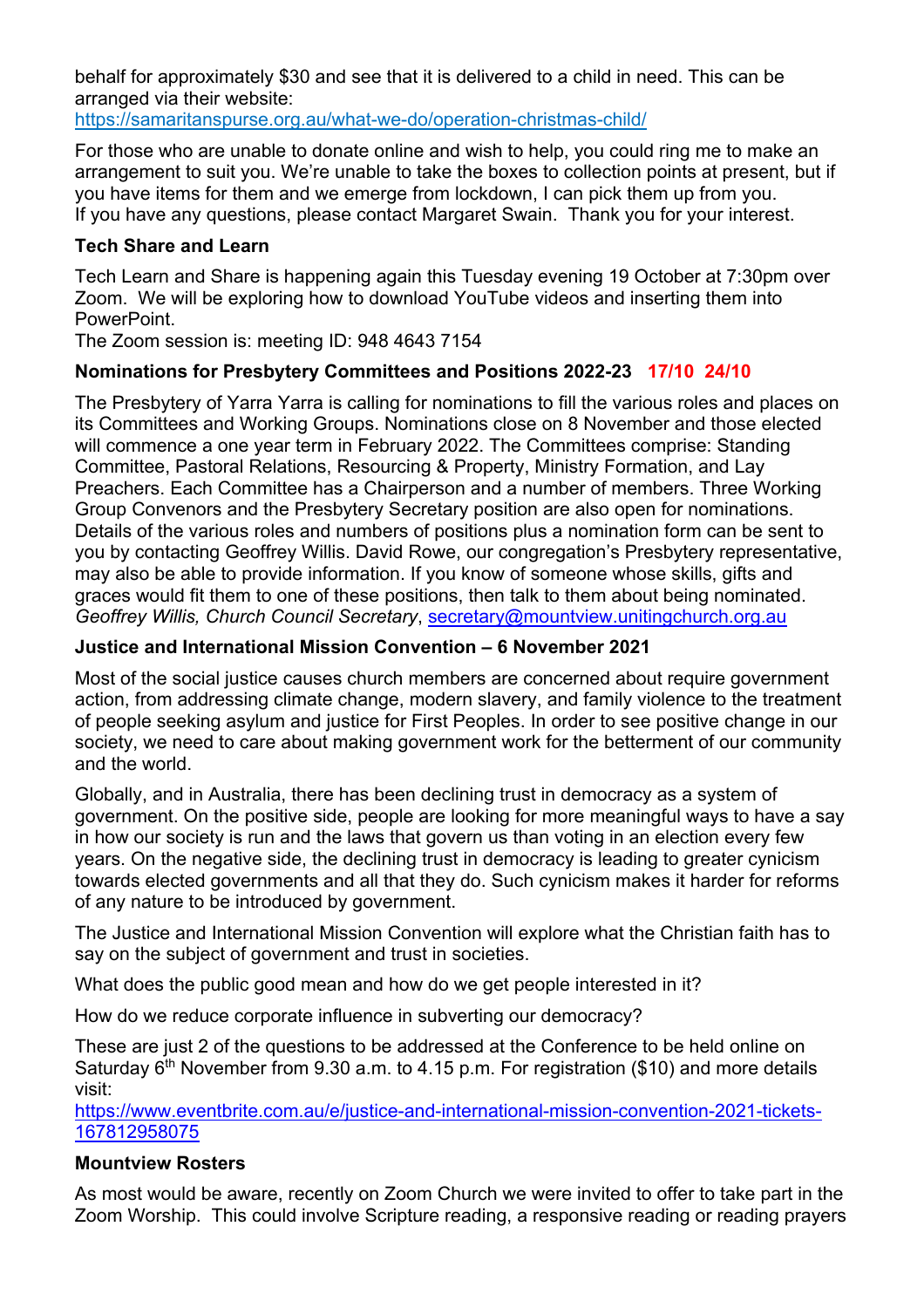provided for you. Thus, on the Noticesheet in future I will omit the reader listed on our Scripture Roster. If you have contacted Lynne Rosenthal to offer to participate, you will be notified by one of the ministerial team when required. You are still very welcome to contact Lynne with offers to assist.

For Prayers of the People, I have continued the roster, as the listed person will prepare this section of worship. We cannot be certain whether the prayers you have prepared will be used as part of the Zoom service or perhaps used in the printed worship resource. If your prayer is used in the Zoom worship, it will be your choice if you present it.

I hope this clarifies the "new" system that has evolved. Margaret Cosstick

### **Worship Roster**

**This Sunday 17 October:** Suspended due to restrictions

**Next Sunday 24 October:** Suspended due to restrictions

### **Lectionary Readings**

| This Sunday 17 October: Roster of readers suspended |                        |                |               |  |
|-----------------------------------------------------|------------------------|----------------|---------------|--|
| Job 38:1-7 (34-41)                                  | Psalm 104:1-9, 24, 35c | Hebrews 5:1-10 | Mark 10:35-45 |  |
| Next Sunday 24 October: Roster of readers suspended |                        |                |               |  |

Job 42:1-6, 10-17 Psalm 34:1-8, (19-22) Hebrews 7:23-28 Mark 10:46-52

# **Prayer Cycles**

Rostered members for 'Prayers of The People' – please email your prayer (for your upcoming Sunday) to multi-media@mountview.unitingchurch.org.au before 6pm Thursday

#### **This Sunday 17 October:** Geoffrey Willis

World: Belize, Guatemala, Honduras, Mexico

Ecumenical: St Timothy's Catholic Church, Forest Hill

UCA: Manningham Uniting Church: Box Hill North (The Grove),

Doncaster (The Hub, Westfield Drive), Templestowe

RAAF Chaplaincy

#### **Next Sunday 24 October:** Tim Joyce

World: The Caribbean: including Bahamas, Cuba, Jamaica, etc.

Ecumenical: St Luke's Catholic Church, Blackburn South

UCA: Melbourne (Gospel Hall), Melbourne (St Michael's)

Melbourne (Wesley Lonsdale Street); Retired Ministers

# **Lawn Mowing Roster**

Suspended due to restrictions

# **Mountview Contacts**

| On-Call Minister:                    | M: 0403 225 257                                                                 |
|--------------------------------------|---------------------------------------------------------------------------------|
| Centre 81 Outreach Ministry: Jill    | Call & Collect. Ph: 9873 1726                                                   |
| Multi-media: Rob                     | multi-media@mountview.unitingchurch.org.au                                      |
| <b>Property Bookings: Eddie</b>      | M: 0447 312 996 or<br>bookings@mountview.unitingchurch.org.au                   |
| <b>Weekly Notice Sheet: Margaret</b> | Contributions by 6pm Thursday please:<br>notices@mountview.unitingchurch.org.au |